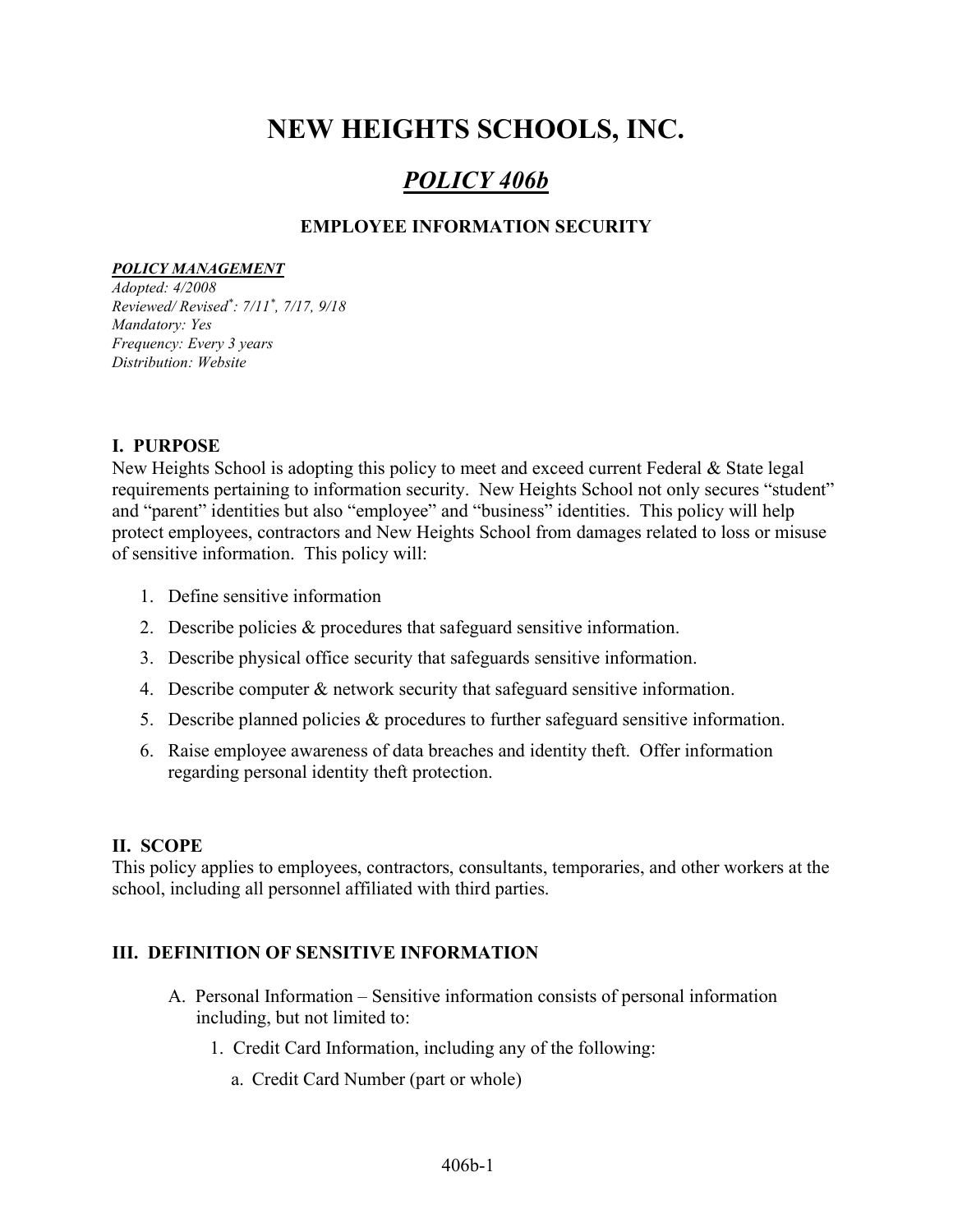- b. Credit Card Expiration Date
- c. Cardholder Name
- d. Cardholder Address
- B. Tax Identification Numbers, including:
	- 1. Social Security Number (part or whole)
	- 2. Business Identification Number
- C. Payroll information, including, among other information:
	- 1. Paychecks
	- 2. Pay stubs
	- 3. Pay rates
- D. Cafeteria Plan Check Requests and associated paperwork:
- E. Employee medical Information, including but not limited to:
	- 1. Doctor names and claims
	- 2. Insurance claims
	- 3. Prescriptions
	- 4. Any personal medical information
- F. Other Personal Information belonging to Students, Parents, Employees and Contractors, examples of which include:
	- 1. Date of Birth
	- 2. Address
	- 3. Phone Numbers
	- 4. Maiden Name
- G. Office Information Sensitive office information includes, but not limited to:
	- 1. Any document marked "Confidential," "Sensitive," or any document similarly labeled.
	- 2. New Heights School personnel are encouraged to use common sense judgment in securing office confidential information to the proper extent. If an employee is uncertain of the sensitivity of a particular piece of information, he/she should contact their supervisor/manager.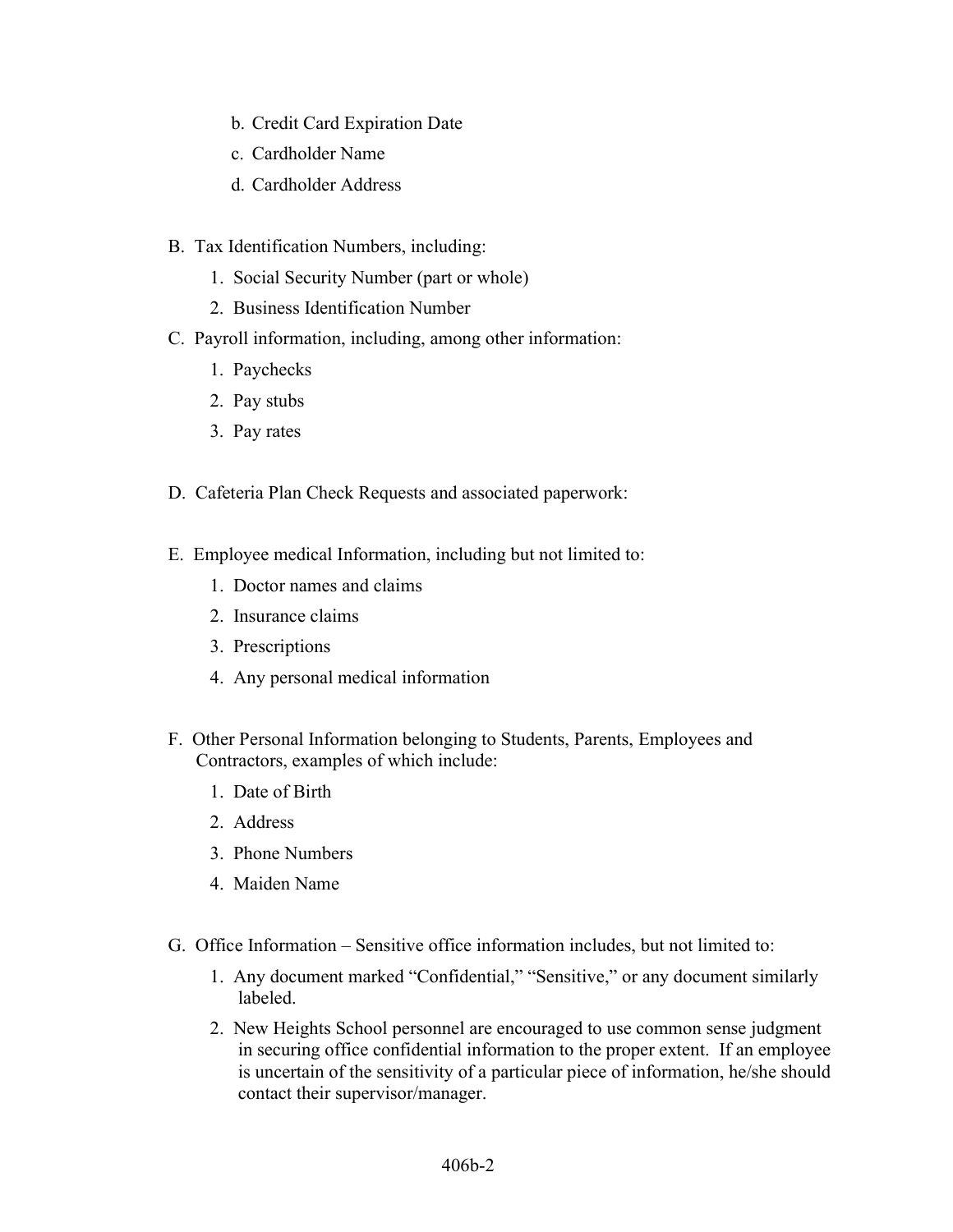# V. PHYSICAL OFFICE SECURITY

- A. Everything with student/parent or employee personal information on it is shredded when it is no longer needed.
- B. During school operating hours the side and back doors are locked. Visitors must use the main school entrance. Notices are posted on all entrances that visitors must report to the main school office.
- C. During non-operating hours a monitored security system including alarm and police/fire notification is active at New Heights School.

#### VI. COMPUTER & NETWORK SECUCURITY

- A. New Heights School's computer & network policies comply with Minnesota and Federal statutory requirements:
	- 1. Develop and maintain secure systems and applications.
	- 2. Restrict access to educational purposes.
	- 3. Assign unique ID to each person with computer access.
	- 4. Regularly test security systems and processes.
	- 5. Maintain a policy that addresses information security.
- B. Passwords are required to logon to New Heights School's computers. These passwords are changed often.
- C. New Heights School has a firewall to protect its computer network.
- D. New Heights School updates their operating system, anti-virus and other software regularly to make sure they are using the most current versions available.
- E. New Heights School uses Cyber-Security Tools regularly to detect network security vulnerabilities, suspicious network related activity, and to verify that files have not been tampered with.
- F. New Heights School uses e-mail filtering software to screen e-mail and identify suspect messages and maintains a policy of not including sensitive information in unencrypted e-mail. This policy does not allow "Phishing" responses requesting sensitive information.

## VII. COMPUTER/E-MAIL DATA BREACH TECHNIQUES

A. Phishing - Sending e-mail to a user falsely claiming to be an established legitimate company in an attempt to scam the user into surrendering private information that will be used for identity theft. The email directs the user to visit a website where they are asked to update personal information, such as passwords and credit card, social security and bank account numbers that the legitimate organization already has. The Web site, however, is bogus and set up only to steal the user's information.